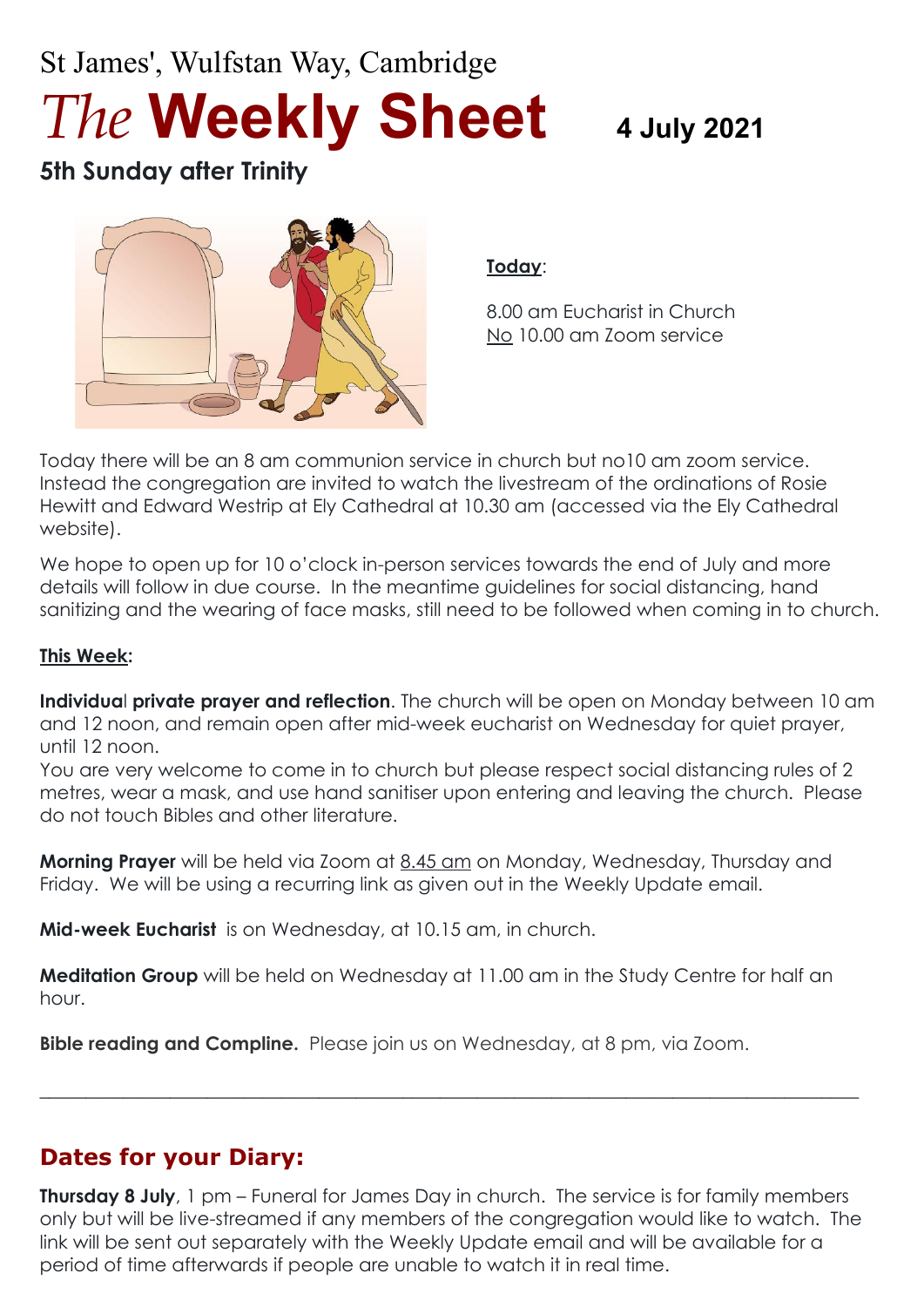**Tuesday 13 July**, 7.30 pm – PCC Meeting via Zoom

**Sunday 18 July,** 10 am - St James Patronal festival service - communion outside in the church garden.

 $\_$  , and the set of the set of the set of the set of the set of the set of the set of the set of the set of the set of the set of the set of the set of the set of the set of the set of the set of the set of the set of th

**\_\_\_\_\_\_\_\_\_\_\_\_\_\_\_\_\_\_\_\_\_\_\_\_\_\_\_\_\_\_\_\_\_\_\_\_\_\_\_\_\_\_\_\_\_\_\_\_\_\_\_\_\_\_\_\_\_\_\_\_\_\_\_\_\_\_\_\_\_\_\_\_\_\_\_\_\_\_\_\_\_\_\_\_\_**

 $\_$  , and the set of the set of the set of the set of the set of the set of the set of the set of the set of the set of the set of the set of the set of the set of the set of the set of the set of the set of the set of th

## **Collect for today**

Almighty God, send down upon your Church the riches of your Spirit, and kindle in all who minister the gospel your countless gifts of grace; through Jesus Christ our Lord.

## **Today's readings at 8 o'clock are:**

2 Samuel 5.1-5, 9-10; Psalm 48; 2 Corinthians 12.2-10; Mark 6.1-13

## **2 Samuel 5.1-5, 9-10**

### **David Anointed King of All Israel**

Then all the tribes of Israel came to David at Hebron, and said, 'Look, we are your bone and flesh. For some time, while Saul was king over us, it was you who led out Israel and brought it in. The LORD said to you: It is you who shall be shepherd of my people Israel, you who shall be ruler over Israel.' So all the elders of Israel came to the king at Hebron; and King David made a covenant with them at Hebron before the LORD, and they anointed David king over Israel. David was thirty years old when he began to reign, and he reigned for forty years. At Hebron he reigned over Judah for seven years and six months; and at Jerusalem he reigned over all Israel and Judah for thirty-three years. David occupied the stronghold, and named it the city of David. David built the city all around from the Millo inwards. And David became greater and greater, for the LORD, the God of hosts, was with him.

 $\_$  , and the set of the set of the set of the set of the set of the set of the set of the set of the set of the set of the set of the set of the set of the set of the set of the set of the set of the set of the set of th

## **Psalm 48**

Great is the Lord and highly to be praised, in the city of our God. His holy mountain is fair and lifted high, the joy of all the earth. On Mount Zion, the divine dwelling place, stands the city of the great king. In her palaces God has shown himself to be a sure refuge. For behold, the kings of the earth assembled and swept forward together. They saw, and were dumbfounded; dismayed, they fled in terror.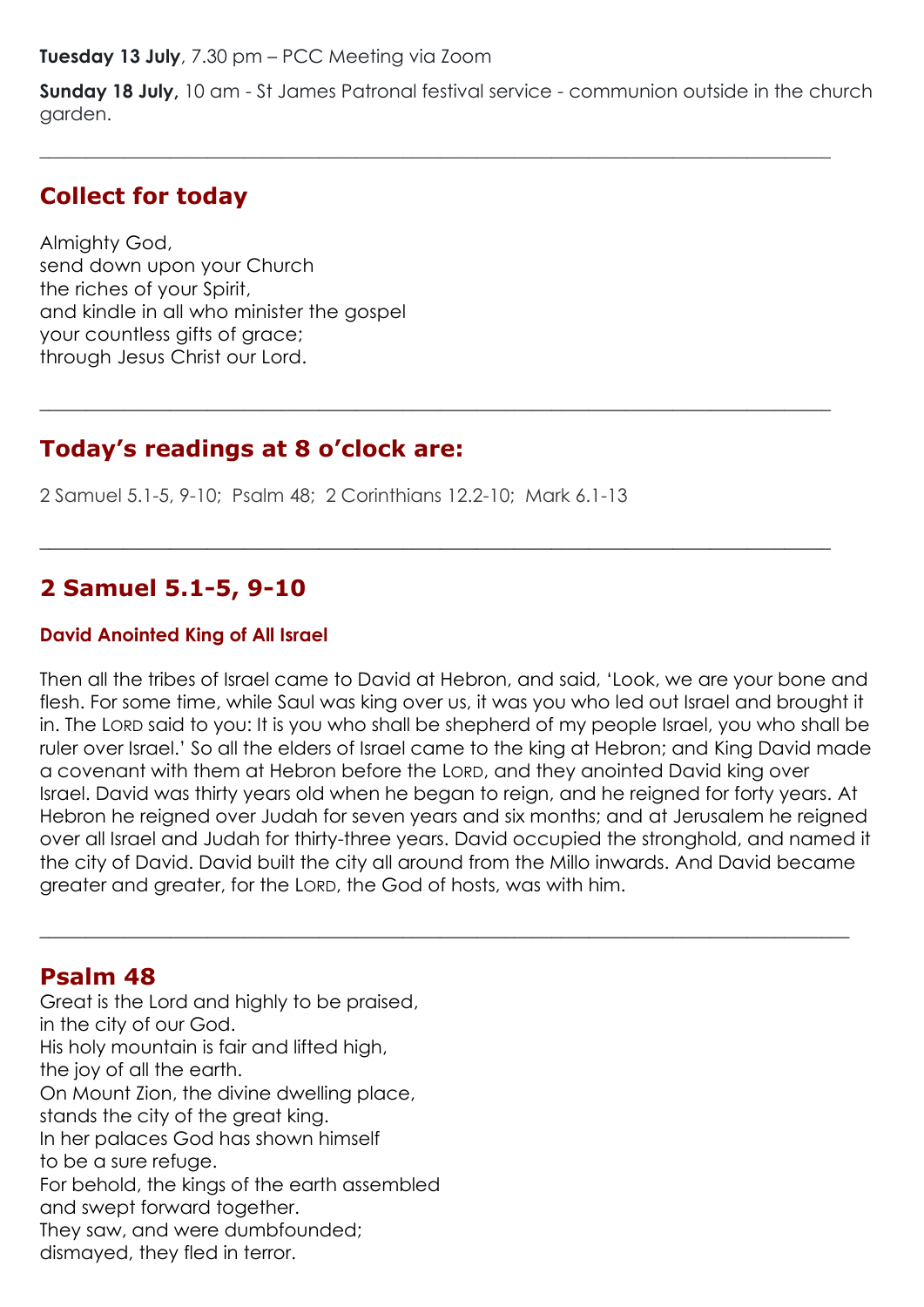Trembling seized them there; they writhed like a woman in labour, as when the east wind shatters the ships of Tarshish. As we had heard, so have we seen in the city of the Lord of hosts, the city of our God; God has established her for ever. We have waited on your loving kindness, O God, in the midst of your temple. As with your name, O God, so your praise reaches to the ends of the earth; your right hand is full of justice. Let Mount Zion rejoice and the daughters of Judah be glad, because of your judgements, O Lord. Walk about Zion and go round about her; count all her towers; Consider well her bulwarks; pass through her citadels. That you may tell those who come after that such is our God for ever and ever. It is he that shall be our quide for evermore. \_\_\_\_\_\_\_\_\_\_\_\_\_\_\_\_\_\_\_\_\_\_\_\_\_\_\_\_\_\_\_\_\_\_\_\_\_\_\_\_\_\_\_\_\_\_\_\_\_\_\_\_\_\_

## **2 Corinthians 12.2-10**

I know a person in Christ who fourteen years ago was caught up to the third heaven whether in the body or out of the body I do not know; God knows. And I know that such a person—whether in the body or out of the body I do not know; God knows— was caught up into Paradise and heard things that are not to be told, that no mortal is permitted to repeat. On behalf of such a one I will boast, but on my own behalf I will not boast, except of my weaknesses. But if I wish to boast, I will not be a fool, for I will be speaking the truth. But I refrain from it, so that no one may think better of me than what is seen in me or heard from me, even considering the exceptional character of the revelations. Therefore, to keep me from being too elated, a thorn was given to me in the flesh, a messenger of Satan to torment me, to keep me from being too elated. Three times I appealed to the Lord about this, that it would leave me, but he said to me, 'My grace is sufficient for you, for power is made perfect in weakness.' So, I will boast all the more gladly of my weaknesses, so that the power of Christ may dwell in me. Therefore I am content with weaknesses, insults, hardships, persecutions, and calamities for the sake of Christ; for whenever I am weak, then I am strong.

 $\_$  , and the set of the set of the set of the set of the set of the set of the set of the set of the set of the set of the set of the set of the set of the set of the set of the set of the set of the set of the set of th

# **Mark 6.1-13**

## **The Rejection of Jesus at Nazareth**

He left that place and came to his home town, and his disciples followed him. On the sabbath he began to teach in the synagogue, and many who heard him were astounded. They said, 'Where did this man get all this? What is this wisdom that has been given to him? What deeds of power are being done by his hands! Is not this the carpenter, the son of Mary and brother of James and Joses and Judas and Simon, and are not his sisters here with us?' And they took offence at him. Then Jesus said to them, 'Prophets are not without honour, except in their home town, and among their own kin, and in their own house.' And he could do no deed of power there, except that he laid his hands on a few sick people and cured them. And he was amazed at their unbelief.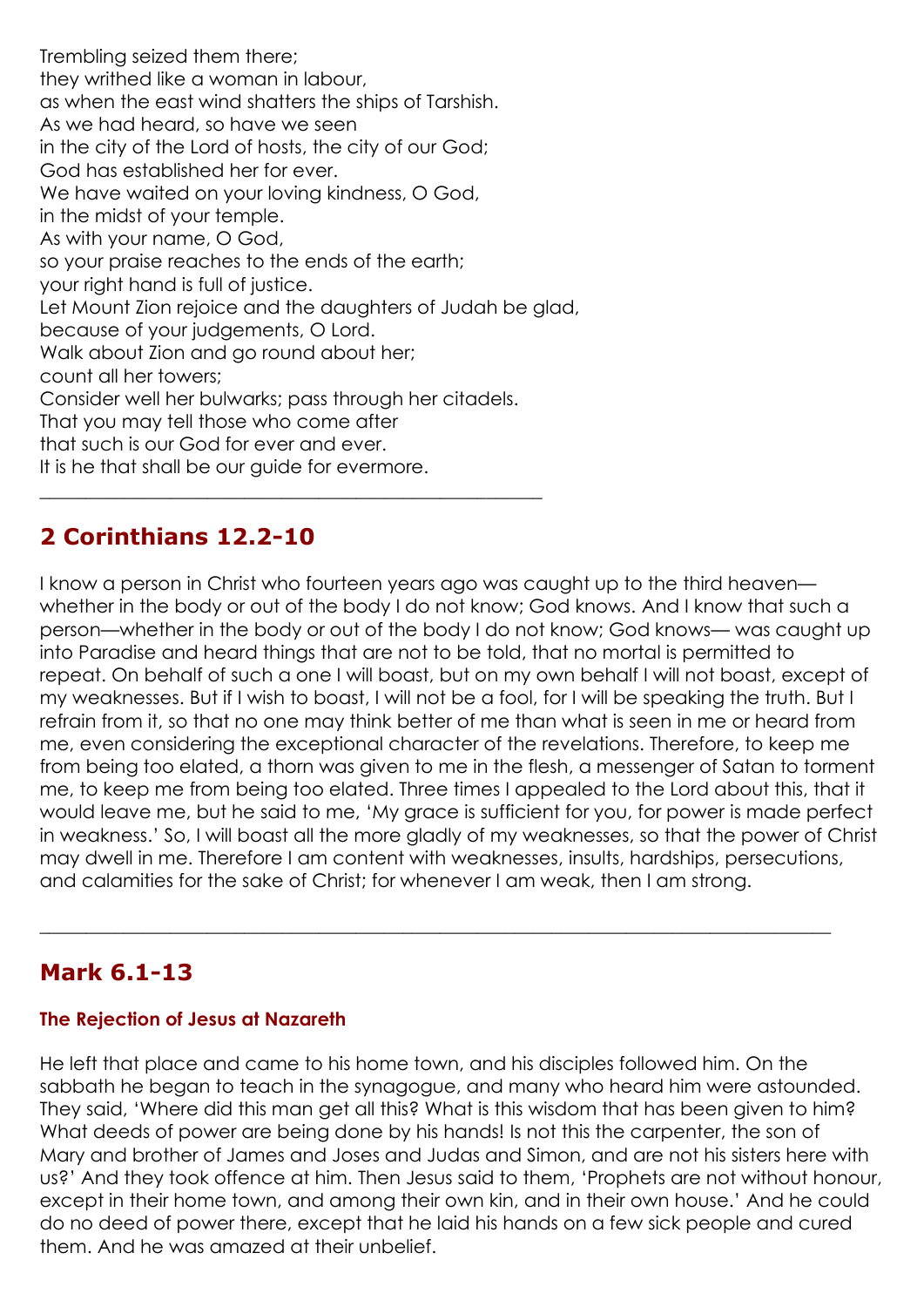#### **The Mission of the Twelve**

Then he went about among the villages teaching. He called the twelve and began to send them out two by two, and gave them authority over the unclean spirits. He ordered them to take nothing for their journey except a staff; no bread, no bag, no money in their belts; but to wear sandals and not to put on two tunics. He said to them, 'Wherever you enter a house, stay there until you leave the place. If any place will not welcome you and they refuse to hear you, as you leave, shake off the dust that is on your feet as a testimony against them.' So they went out and proclaimed that all should repent. They cast out many demons, and anointed with oil many who were sick and cured them.

## **Readings for next Sunday, 11 July (6th Sunday after Trinity)**

 $\_$  , and the set of the set of the set of the set of the set of the set of the set of the set of the set of the set of the set of the set of the set of the set of the set of the set of the set of the set of the set of th

\_\_\_\_\_\_\_\_\_\_\_\_\_\_\_\_\_\_\_\_\_\_\_\_\_\_\_\_\_\_\_\_\_\_\_\_\_\_\_\_\_\_\_\_\_\_\_\_\_\_\_\_\_\_

2 Samuel 6.1-5, 12*b*-19; Psalm 24; Ephesians 1.3-14; Mark 6.14-29

**Food Hub.** The Food Hub continues to operate on a Saturday morning between 10.30 am and 12.30 pm here at St James'.

The food remains a basic food package ideally for those who are either struggling to pay for provisions or who cannot get to the shops or book an online delivery.

The Food Hub is now able to receive donations again and these should be dropped off at church between 3 and 4 pm on a Friday afternoon. Look on the Queen Edith Community Forum website to find more details about those items most needed - and about how to donate financially. Thank you.

**Caroline** will be working from home on Wednesday and Thursday, usual times, and will be in the office tomorrow (Monday) morning.

**Phone line.** The Church of England central team have supported the release of the Daily Hope phone line. Daily Hope offers music, prayers and reflections as well as full worship services from the Church of England at the end of a telephone line.

The line – which is available 24 hours a day on **0800 804 8044** – has been set up particularly with those unable to join online church services during the period of restrictions in mind. Find out more here - [https://www.churchofengland.org/more/media-centre/coronavirus-covid-](https://www.churchofengland.org/more/media-centre/coronavirus-covid-19-guidance-parishes/daily-hope-phone-line)[19-guidance-parishes/daily-hope-phone-line](https://www.churchofengland.org/more/media-centre/coronavirus-covid-19-guidance-parishes/daily-hope-phone-line)